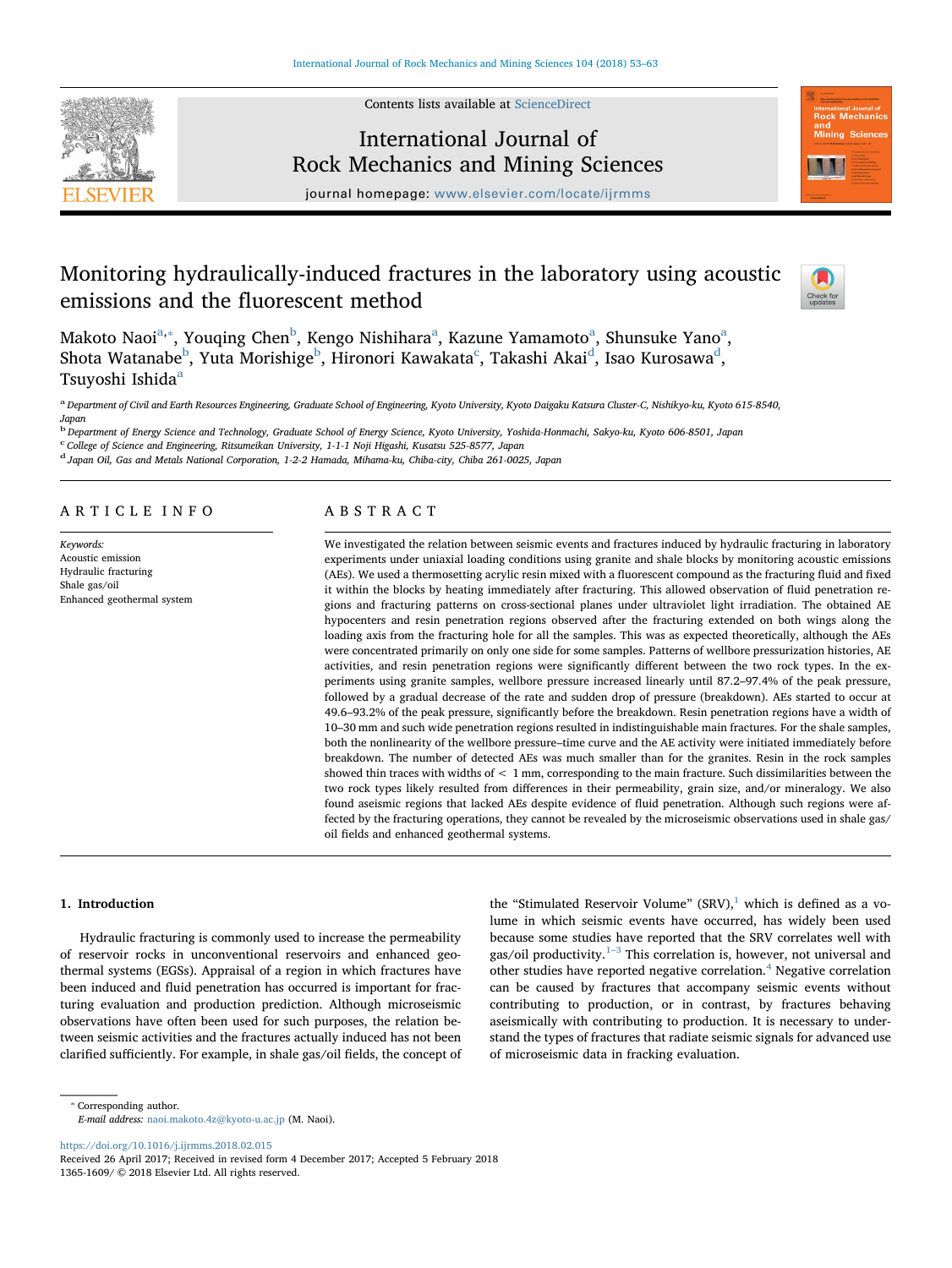<span id="page-1-0"></span>

Fig. 1. a) Sample size, AE sensor position, and the coordinate system used in the present study. The origin of the coordinate system corresponds to the center of the specimen. Black circle represents a wellbore. A packer was inserted along the x-axis from the positive side. Gray circles represent the positions of the AE sensors (shown only on front side for clarity). b) AE sensor positions on the development projection.

In this study, we conducted hydraulic-fracturing laboratory experiments under uniaxial loading conditions and monitored the resulting acoustic emissions (AEs). We used a thermosetting acrylic resin mixed with a fluorescent compound as the fracturing fluid.<sup>[5,6](#page--1-2)</sup> This permitted the observation under ultraviolet (UV) light irradiation of fluid penetration regions on cross-sectional planes cut after the fracturing. These regions were then compared with AE hypocenter distributions. For the fracturing experiments, we used intact samples of Inai shale to mimic tight reservoirs of shale gas/oil and Kurokami-jima granite to mimic EGS reservoirs. Although the use of intact rock samples might not correspond to the most recent concept of an EGS, where shear stimulation of pre-existing fractures is usually assumed, fracturing of very tight reservoirs similar to shale gas/oil fields is poten-tially applicable to future fracturing design of EGSs.<sup>[7,8](#page--1-3)</sup>

#### 2. Experimental methods

#### 2.1. Specimen and experimental setup

We used seven blocks of Kurokami-jima granite (KJG05–11) and six blocks of Inai shale (INS03–10) with dimensions of 85  $\times$  85  $\times$  170 mm ([Fig. 1](#page-1-0)). Kurokami-jima granite is Cretaceous granite found in Kurokami-jima Island in the Seto Inland Sea in southwestern Japan. Inai shale is found in the Triassic Inai group in Miyagi Prefecture in northeastern Japan. [Table 1](#page-1-1) presents the porosity, permeability, and tensile strength of a number of samples as measured by the Brazilian test.

For all samples, we measured the  $P$ -wave velocities along the xyz directions before fracturing ([Table 2](#page--1-4)). The coordinate system used is shown in [Fig. 1.](#page-1-0) Most granite has orthogonal anisotropy of P-wave velocities, which is associated with the anisotropic distribution of preexisting microcracks,  $9-13$  $9-13$  and their *P*-wave velocities become lowest in the direction normal to the plane within which most of the microcracks exist.<sup>[10](#page--1-6)</sup> This plane is called the rift plane, and tensile strength is lowest along this plane.<sup>14–[17](#page--1-7)</sup> Kudo et al.<sup>[16,18](#page--1-8)</sup> have reported that Kurokami-jima granite has these features. Based on the P-wave anisotropy, we classified the granite blocks used in the present study into two types ([Fig. 1](#page-1-0)a): Type V, which has vertical rift planes (normal to the x–y plane) and

#### <span id="page-1-1"></span>Table 1 Physical properties of Kurokami-jima granite and Inai shale.

|                          | Tensile strength<br>[MPa] | Effective<br>porosity [%] | Intrinsic<br>permeability $[m^2]$ |
|--------------------------|---------------------------|---------------------------|-----------------------------------|
| Kurokami-jima<br>granite | $8.38 \pm 0.86^{a,b}$     | 0.84 <sup>c</sup>         | $9 \times 10^{-19,c}$             |
| Inai shale               | $10.87 \pm 5.27^{\rm b}$  | 0.6                       | $< 5 \times 10^{-20,d}$           |

<span id="page-1-2"></span><sup>a</sup> Results of the Brazilian test for tensile strength along rift planes by Ishida et al.<sup>[35](#page--1-9)</sup>. <sup>b</sup> The error was represented by standard deviations.

<span id="page-1-4"></span><span id="page-1-3"></span> $c$  Ishida et al.<sup>[36](#page--1-10)</sup>.

<span id="page-1-5"></span><sup>d</sup> Smaller than the measurement limit ( $5 \times 10^{-20}$  m<sup>2</sup>) of CMS-300, a product of Core Laboratories.

Type H, which has horizontal rift planes (parallel to the x–y plane). For the shale blocks, we defined Type V as having vertical sedimentary planes and Type H as having horizontal sedimentary planes.

Fracturing was conducted under uniaxial loading of 5 MPa along the z-axis. Uniform loading was confirmed before fluid injection based on data from four strain gauges attached to the samples. Samples had a wellbore of 10 mm in diameter, as shown in [Fig. 1a](#page-1-0), and a packer was inserted into the wellbore to inject the fracturing fluid. The packer had a 30-mm pressurizing section, which was centered along the wellbore (corresponding to the origin of the coordinate system), sealed with two O-rings at each end. We used methyl methacrylate (MMA), a thermosetting acrylic resin, which has a viscosity of 0.80 mPa s at room temperature, as the fracturing fluid. The MMA was mixed with a fluorescent compound to allow us to observe fluid penetration regions after fracturing. The MMA was injected into the packer using a cylindrical piston, which was pressurized by water injected from a syringe pump at a constant flow rate. The wellbore pressure was measured by a pressure gauge near the packer, and its data were recorded continuously at a rate of 100 kS/s using a PXI-6251 (National Instruments Corp.)

#### 2.2. Measurement of acoustic emissions

We attached 16 AE sensors (R15α; Physical Acoustic Corp.; 19 mm in diameter) with resonant frequency of 75–150 kHz onto a specimen,